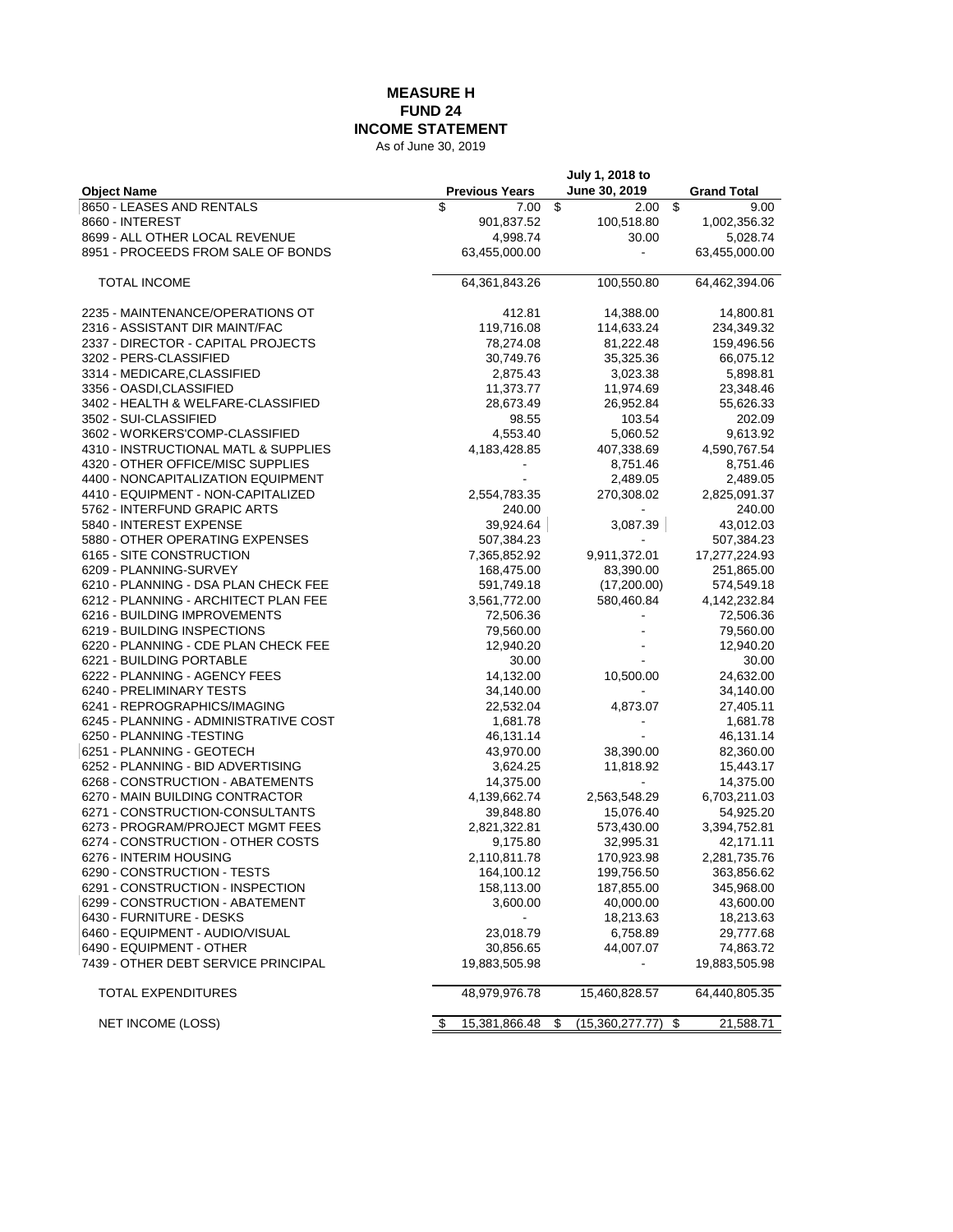## **BALANCE SHEET**

Year To Date for Month Ending June 30, 2019

| <b>ASSETS</b>                        |                 |
|--------------------------------------|-----------------|
| CASH (9110)                          | 156,315.77      |
| ACCTS REC MANUAL (9205)              | 315.12          |
| DUE FROM OTHER FUNDS (9310)          | 1,235.96        |
| <b>TOTAL ASSETS</b>                  | 157,866.85      |
| <b>LIABILITIES</b>                   |                 |
| ACCTS PAY MANUAL (9510)              | 8.11            |
| ACCTS PAY AUTOMATIC (9519)           | 100,073.70      |
| AUTO YEAR END PAYROLL ACCRUAL (9521) | 20,343.71       |
| DUE TO OTHER FUNDS (9610)            | 15,852.62       |
| <b>TOTAL LIABILITIES</b>             | 136,278.14      |
| <b>FUND BALANCE</b>                  |                 |
| <b>BEGINNING FUND BALANCE (9791)</b> | 15,381,866.48   |
| EXCESS REVENUE OVER EXPENDITURES     | (15,360,277.77) |
| TOTAL FUND BALANCE                   | 21,588.71       |
| TOTAL LIABILITIES AND FUND BALANCE   | 157,866.85      |

(0.00)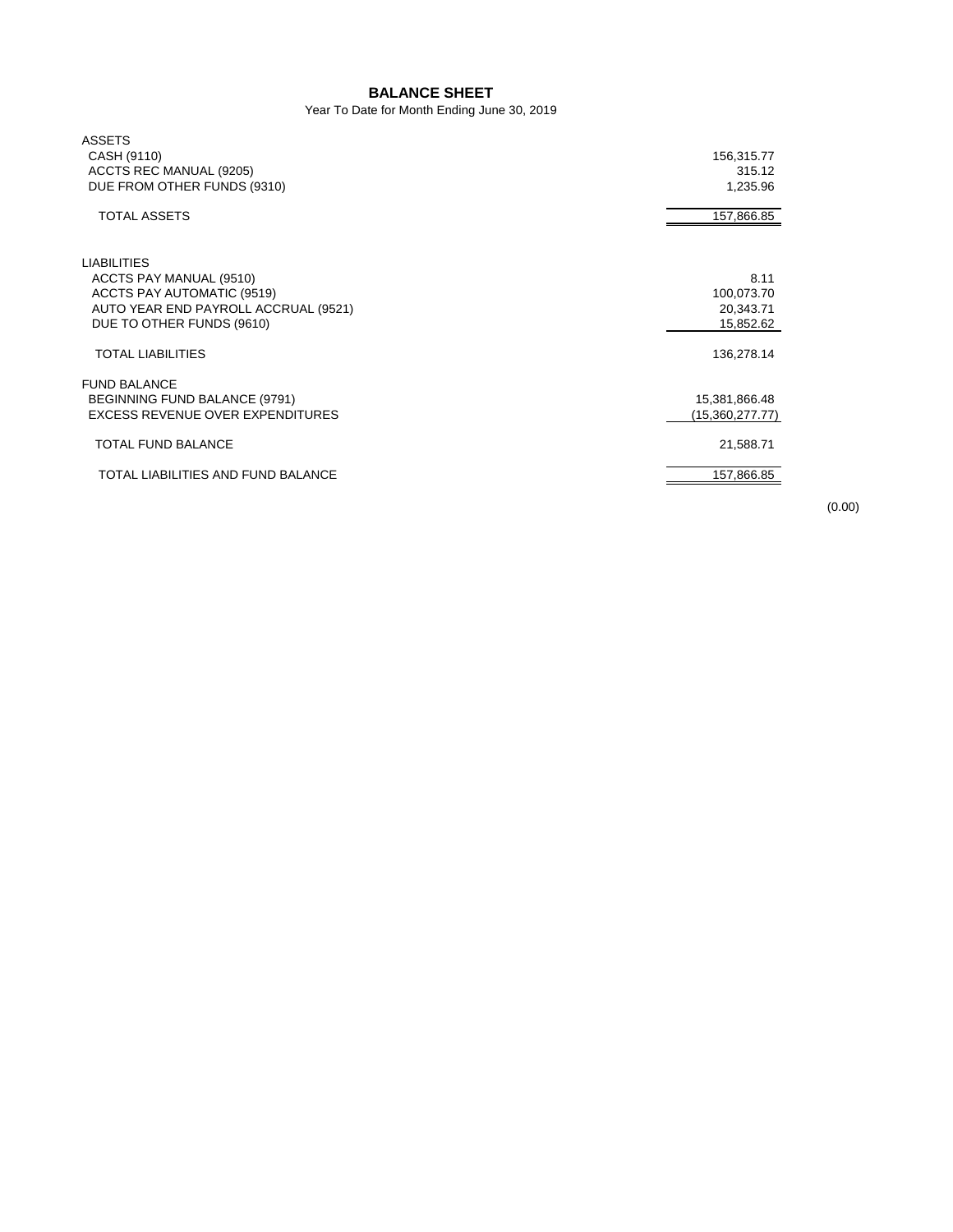## **GO BOND FUND 24 EXPENDITURE DETAIL BY SITE AS OF JUNE 30, 2019**

| Site |                 | Vendor                                                                   | <b>Previous Years</b>       | July 1, 2018 to<br>June 30, 2019 | <b>Grand Total</b>     |
|------|-----------------|--------------------------------------------------------------------------|-----------------------------|----------------------------------|------------------------|
| 000  | <b>DISTRICT</b> | 2012 CERT OF PARTICIPATION                                               | 19,883,505.98               |                                  | 19,883,505.98          |
|      |                 | <b>ADMIN FEE</b>                                                         | 68,979.01                   | 3,087.39                         | 72,066.40              |
|      |                 | <b>C2 IMAGING</b>                                                        |                             |                                  |                        |
|      |                 | <b>CONTINGENCY</b>                                                       | 3,650.00                    |                                  | 3,650.00               |
|      |                 | CUMMING CONSTRUCTION MANAGEMENT INC<br><b>GOVERNMENT FINANCIAL STRAT</b> | 145.00<br>28,125.00         |                                  | 145.00<br>28,125.00    |
|      |                 | <b>IPREO</b>                                                             | 1,425.00                    |                                  | 1,425.00               |
|      |                 | <b>MOODY'S INVESTORS SERV</b>                                            | 28,000.00                   |                                  | 28,000.00              |
|      |                 | P2S ENGINEERING INC                                                      |                             |                                  |                        |
|      |                 | PAYROLL                                                                  |                             |                                  |                        |
|      |                 | <b>SOURCE MEDIA</b>                                                      | 500.00                      |                                  | 500.00                 |
|      |                 | STRADLING YOCCA CARLSON&RAUTH                                            | 46,500.00                   |                                  | 46,500.00              |
|      |                 | TRFR INTEREST EXP TO INCOME                                              | (29,054.37)                 |                                  | (29,054.37)            |
|      |                 | UNDERWRITERS DISCOUNT                                                    | 397,384.23                  |                                  | 397,384.23             |
|      |                 | US BANK                                                                  | 1,800.00                    |                                  | 1,800.00               |
| 020  | ANAHEIM         | <b>CULVER NEWLIN</b>                                                     | 831,391.16                  | 26,616.02                        | 858,007.18             |
|      |                 | <b>WENGER CORP</b>                                                       | 12,511.59                   |                                  | 12,511.59              |
| 021  | WESTERN         | <b>CULVER NEWLIN</b>                                                     | 385,101.21                  | 175,149.98                       | 560,251.19             |
|      |                 | DIVISION OF THE STATE ARCHITECT                                          | 19,250.00                   | (19,250.00)                      |                        |
|      |                 | NB CONSULTING ENGINEERS INC                                              |                             | 26,900.00                        | 26,900.00              |
| 022  | <b>MAGNOLIA</b> | CALIF. DEPT. OF TAX AND FEE ADMINISTRATION                               | 21.31                       |                                  | 21.31                  |
|      |                 | <b>CULVER NEWLIN</b>                                                     | 258,998.09                  |                                  | 258,998.09             |
|      |                 | CUMMING CONSTRUCTION MANAGEMENT INC                                      | 4,285.00                    |                                  | 4,285.00               |
|      |                 | <b>JOHNSON FAVARO</b>                                                    | 31,680.00                   |                                  | 31,680.00              |
| 023  | <b>SAVANNA</b>  | <b>CITY OF ANAHEIM</b>                                                   | 11,750.00                   | 3,500.00                         | 15,250.00              |
|      |                 | <b>CRISP IMAGING</b>                                                     | 1,387.84                    | 497.60                           | 1,885.44               |
|      |                 | <b>CULVER NEWLIN</b>                                                     | 341,644.03                  | 128,139.10                       | 469,783.13             |
|      |                 | DIVISION OF THE STATE ARCHITECT                                          | 144,750.00                  | 2.050.00                         | 146,800.00             |
|      |                 | DOUGHERTY DOUGHERTY ARCHITECTS LLP                                       | 705,733.78                  | ÷.                               | 705,733.78             |
|      |                 | <b>ENCORP</b>                                                            | 444.50                      |                                  | 444.50                 |
|      |                 | ERICKSON HALL CONSTRUCTION CO                                            | 1,339,538.70                | 3,494,539.97                     | 4,834,078.67           |
|      |                 | FIRE SPRINKLER INPSECTIONS INC                                           | 700.00                      |                                  | 700.00                 |
|      |                 | KNOWLAND CONSTRUCTION SERVICES LLC<br>MIKE ELAM CONSTRUCTION             | 19,125.00<br>$\blacksquare$ | 30,726.50<br>2,280.00            | 49,851.50<br>2,280.00  |
|      |                 | NB CONSULTING ENGINEERS INC                                              |                             | 48,840.00                        | 48,840.00              |
|      |                 | ORANGE COUNTY NEWS                                                       | 370.50                      |                                  | 370.50                 |
|      |                 | ORANGE COUNTY REGISTER                                                   | $\blacksquare$              | 2,675.52                         | 2,675.52               |
|      |                 | PERKINS EASTMAN ARCHITECTS DCP                                           |                             | 210,001.74                       | 210,001.74             |
|      |                 | STATE WATER RESOURCE BOARD                                               | 568.00                      |                                  | 568.00                 |
|      |                 | <b>TWINING CONSULTING</b>                                                | 4,921.25                    | 22,400.00                        | 27,321.25              |
|      |                 | UTIL LOCATE                                                              | 25,500.00                   |                                  | 25,500.00              |
|      |                 | VITAL INSPECTION SERVICES INC                                            | 17.496.00                   | 30,861.00                        | 48,357.00              |
| 024  | LOARA           | ANIXTER                                                                  |                             | 4,414.22                         | 4,414.22               |
|      |                 | <b>CULVER NEWLIN</b>                                                     | 624,086.95                  | 18,278.21                        | 642,365.16             |
|      |                 | GIANNELLI ELECTRIC INC.                                                  |                             | 7.279.00                         | 7,279.00               |
|      |                 | KNOWLAND CONSTRUCTION SERVICES LLC                                       | 16,001.00                   |                                  | 16,001.00              |
|      |                 | MIKE ELAM CONSTRUCTION                                                   | 2,805.00                    | 1,200.00                         | 4,005.00               |
|      |                 | NB CONSULTING ENGINEERS INC                                              | 23,550.00                   | 1,400.00                         | 24,950.00              |
|      |                 | ORANGE COUNTY NEWS<br>PAYROLL                                            | 533.00<br>$\sim$            |                                  | 533.00                 |
|      |                 | <b>RED HAWK SERVICES</b>                                                 | 393,169.78                  | 1,073.56<br>46,872.97            | 1,073.56<br>440,042.75 |
|      |                 | SCHORR METALS INC                                                        |                             | 323.25                           | 323.25                 |
|      |                 | <b>WENGER CORP</b>                                                       |                             | 55,247.58                        | 55,247.58              |
| 025  | KATELLA         | <b>CRISP IMAGING</b>                                                     | 3,669.69                    | $\sim$                           | 3,669.69               |
|      |                 | CALIFORNIA DEPARTMENT OF EDUC.                                           | 7,970.20                    | $\sim$                           | 7,970.20               |
|      |                 | <b>CULVER NEWLIN</b>                                                     | 675,376.28                  | 12,829.09                        | 688,205.37             |
|      |                 | CUMMING CONSTRUCTION MANAGEMENT INC                                      | 608,742.50                  |                                  | 608,742.50             |
|      |                 | DIVISION OF THE STATE ARCHITECT                                          | 48,656.95                   |                                  | 48,656.95              |
|      |                 | <b>GHATAODE BANNON ARCHITECTS</b>                                        | 247,390.23                  |                                  | 247,390.23             |
|      |                 | GROUP DELTA CONSULTANTS INC                                              | 130,688.01                  |                                  | 130,688.01             |
|      |                 | <b>INSPECTION RESOURCES</b>                                              | 17,480.00                   |                                  | 17,480.00              |
|      |                 | JM AND J CONTRACTORS                                                     | 23,675.00                   |                                  | 23,675.00              |
|      |                 | PINNER CONSTRUCTION CO INC<br><b>SWRCB</b>                               | 4,818,902.62<br>659.00      |                                  | 4,818,902.62<br>659.00 |
|      |                 | <b>VERNES PLUMBING INC</b>                                               | 8,345.00                    |                                  | 8,345.00               |
|      |                 | VITAL INSPECTION SERVICES INC                                            | 146,110.00                  |                                  | 146,110.00             |
|      |                 | <b>WESTGROUP DESIGNS</b>                                                 | 272,906.76                  |                                  | 272,906.76             |
|      |                 | <b>WENGER CORP</b>                                                       | 5,131.42                    |                                  | 5,131.42               |
| 027  | <b>KENNEDY</b>  | AMERICAN FENCE COMPANY INC                                               |                             | 1,698.16                         | 1,698.16               |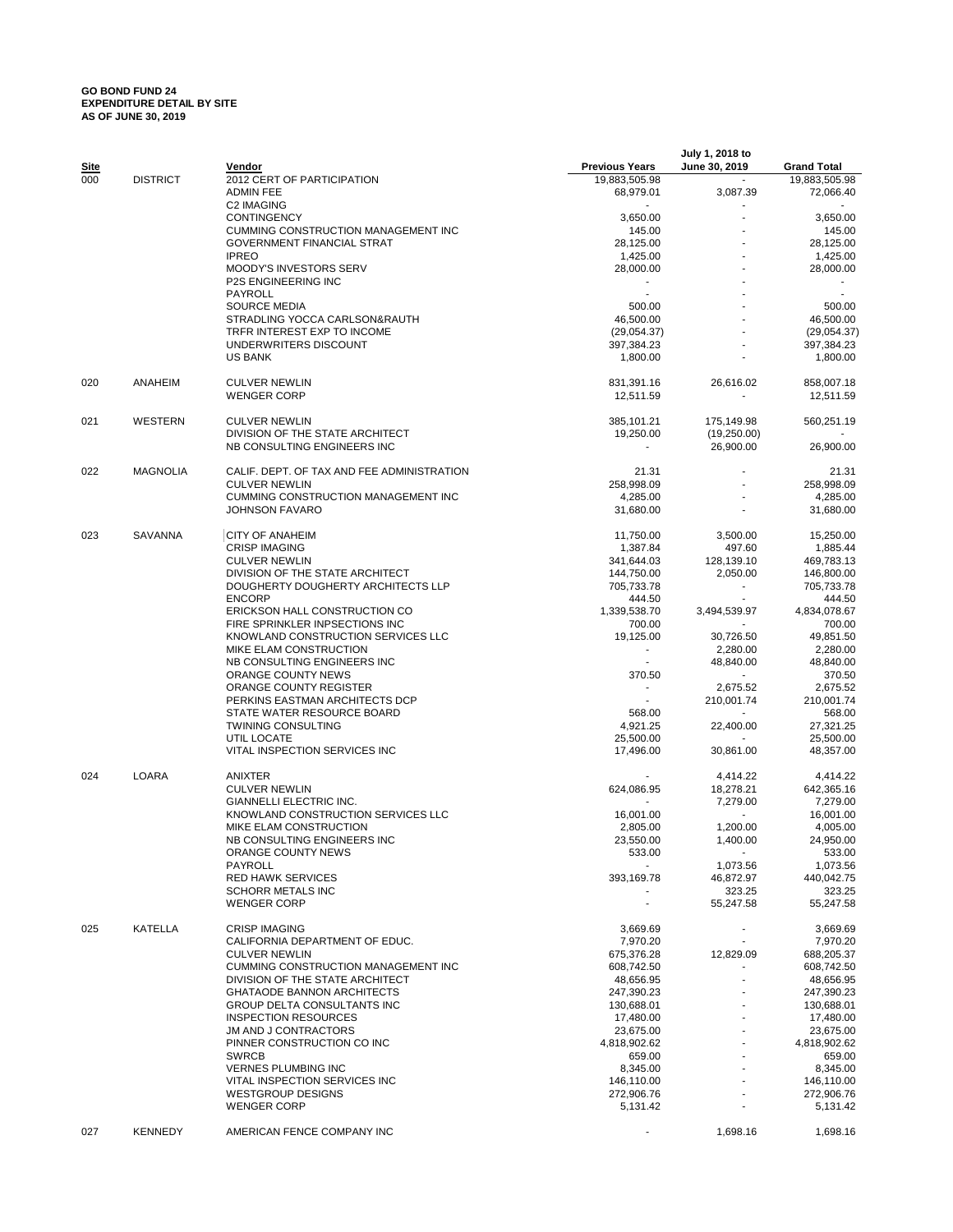|     |                   | <b>BALFOUR BEATTY CONSTRUCTION LLC</b>                         | $\sim$                 | 2,955,621.50         | 2,955,621.50          |
|-----|-------------------|----------------------------------------------------------------|------------------------|----------------------|-----------------------|
|     |                   | CITY OF LA PALMA                                               | 2,000.00               | $\sim$               | 2,000.00              |
|     |                   | <b>CRISP IMAGING</b>                                           | 3,065.91               | 515.63               | 3,581.54              |
|     |                   | <b>CULVER NEWLIN</b>                                           | 586,346.27             | 7,834.83             | 594,181.10            |
|     |                   | CUMMING CONSTRUCTION MANAGEMENT INC                            | 9,532.50               | 154,810.00           | 164,342.50            |
|     |                   | DIVISION OF THE STATE ARCHITECT<br><b>INSPECTION RESOURCES</b> | 60,300.00              | $\sim$<br>$\sim$     | 60,300.00             |
|     |                   | JHM SUPPLY INC.                                                | 8,270.00<br>$\sim$ $-$ | 1,566.84             | 8,270.00<br>1,566.84  |
|     |                   | KNOWLAND CONSTRUCTION SERVICES LLC                             | 2,730.00               | 23,400.00            | 26,130.00             |
|     |                   | NB CONSULTING ENGINEERS INC                                    | 40,790.00              | $\sim$               | 40,790.00             |
|     |                   | ORANGE COUNTY NEWS                                             | 218.87                 |                      | 218.87                |
|     |                   | PAYROLL                                                        |                        | 11,072.19            | 11,072.19             |
|     |                   | RUHNAU RUHNAU CLARKE                                           | 237,348.10             | 49,219.31            | 286,567.41            |
|     |                   | STATE WATER RESOURCE BOARD                                     | 610.00                 | $\sim$               | 610.00                |
|     |                   | <b>TWINING CONSULTING</b>                                      |                        | 42,886.75            | 42,886.75             |
|     |                   | <b>VERSA PRODUCTS INC</b>                                      | $\sim$                 | 18,114.26            | 18,114.26             |
| 028 | <b>CYPRESS</b>    | <b>AUHSD - GRAPHIC ARTS</b>                                    | 240.00                 |                      | 240.00                |
|     |                   | <b>BALFOUR BEATTY CONSTRUCTION LLC</b>                         | 2,616,426.00           | 3,428,229.50         | 6,044,655.50          |
|     |                   | CALIFORNIA DEPARTMENT OF EDUC.                                 | 4,970.00               | $\sim$               | 4,970.00              |
|     |                   | <b>CRISP IMAGING</b>                                           | 3,830.12               | 1,931.89             | 5,762.01              |
|     |                   | <b>CULVER NEWLIN</b>                                           | 620,595.93             | 37,899.19            | 658,495.12            |
|     |                   | CUMMING CONSTRUCTION MANAGEMENT INC                            | 483,500.00             | 37,820.00            | 521,320.00            |
|     |                   | DIVISION OF THE STATE ARCHITECT                                | 68,550.00              | $\sim$               | 68,550.00             |
|     |                   | <b>ENCORP</b>                                                  | 10,747.00              | 7,634.00             | 18,381.00             |
|     |                   | ENVIRONMENTAL REMEDIATION CONTRACTORS INC.                     | 2,700.00               | 40,000.00            | 42,700.00             |
|     |                   | ICS SERVICE CO.                                                | $\sim$ $-$             | 2,606.50             | 2,606.50              |
|     |                   | KNOWLAND CONSTRUCTION SERVICES LLC                             | 25,955.00              | 50,478.00            | 76,433.00             |
|     |                   | KOURY ENGINEERING AND TESTING INC                              | 33,440.00              |                      | 33,440.00             |
|     |                   | NB CONSULTING ENGINEERS INC                                    | 34,850.00              |                      | 34,850.00             |
|     |                   | OC HEALTH CARE                                                 | 382.00                 |                      | 382.00                |
|     |                   | ORANGE COUNTY NEWS                                             | 218.88                 |                      | 218.88                |
|     |                   | <b>P2S ENGINEERING INC</b>                                     | 13,996.50              |                      | 13,996.50             |
|     |                   | PAYROLL                                                        | 237.66                 | 226.66               | 464.32                |
|     |                   | <b>RMA GROUP</b>                                               | 17,309.00              | (1,750.00)           | 15,559.00             |
|     |                   | RUHNAU RUHNAU CLARKE                                           | 399,085.49             | 39,215.00            | 438,300.49            |
|     |                   | SOUTHERN CALIFORNIA EDISON                                     | 2,634.06               | $\blacksquare$       | 2,634.06              |
|     |                   | STATE WATER RESOURCES CONTROL BOARD                            | 652.00                 | $\sim$               | 652.00                |
|     |                   | <b>TWINING CONSULTING</b>                                      | 38,676.50              | 110,956.00           | 149,632.50            |
| 031 | <b>BROOKHURST</b> | ANIXTER                                                        |                        | 4,414.22             | 4,414.22              |
|     |                   | C S LEGACY CONSTRUCTION INC                                    | 718,507.00             | $\sim$               | 718,507.00            |
|     |                   | <b>CRISP IMAGING</b>                                           | 54.84                  | 26.94                | 81.78                 |
|     |                   | <b>CULVER NEWLIN</b>                                           | 271,257.08             | 51,700.72            | 322,957.80            |
|     |                   | GIANNELLI ELECTRIC INC.                                        | $\sim$                 | 4,959.00             | 4,959.00              |
|     |                   | MIKE ELAM CONSTRUCTION                                         | 1,785.00               | 700.00               | 2,485.00              |
|     |                   | NEW HORIZONS CONTRACTING                                       | 900.00                 |                      | 900.00                |
|     |                   | ORANGE COUNTY NEWS                                             | 460.00                 |                      | 460.00                |
|     |                   | <b>SCHORR METALS INC</b>                                       | $\sim$                 | 323.25               | 323.25                |
|     |                   | <b>STEELCRAFT</b>                                              | 1,709.20               |                      | 1,709.20              |
|     |                   | <b>TWINING CONSULTING</b>                                      | 1,534.00               |                      | 1,534.00              |
|     |                   | UNITED PAVING                                                  | 135,702.00             |                      | 135,702.00            |
|     |                   | VITAL INSPECTION SERVICES INC                                  | 52,488.00              |                      | 52,488.00             |
| 032 | <b>ORANGEVIEW</b> | <b>CULVER NEWLIN</b>                                           | 168,115.58             | 79,407.81            | 247,523.39            |
|     |                   |                                                                |                        |                      |                       |
| 034 | WALKER            | <b>CULVER NEWLIN</b>                                           | 130,572.45             |                      | 130,572.45            |
|     |                   | CUMMING CONSTRUCTION MANAGEMENT INC                            | 1,050.00               |                      | 1,050.00              |
|     |                   | <b>WENGER CORP</b>                                             | 3,712.32               |                      | 3,712.32              |
| 035 | <b>DALE</b>       | AMERICAN FENCE COMPANY INC                                     | 1,318.50               | 855.40               | 2,173.90              |
|     |                   | <b>CRISP IMAGING</b>                                           | 4,320.02               | $\blacksquare$       | 4,320.02              |
|     |                   | <b>CITY OF ANAHEIM</b>                                         | 3,150.10               | 7,000.00             | 10.150.10             |
|     |                   | <b>CRISP IMAGING</b>                                           | $\sim$                 | 459.72               | 459.72                |
|     |                   | <b>CUCAMONGA SCHOOL DISTRICT</b>                               | 3.00                   |                      | 3.00                  |
|     |                   | <b>CULVER NEWLIN</b>                                           | 131,688.94             | ÷                    | 131,688.94            |
|     |                   | CUMMING CONSTRUCTION MANAGEMENT INC                            | 381,012.50             |                      | 381,012.50            |
|     |                   | DIVISION OF THE STATE ARCHITECT                                | 214,882.40             | 19,051.44            | 233,933.84            |
|     |                   | <b>ENCORP</b>                                                  | 15,745.00              |                      | 15,745.00             |
|     |                   | <b>GHATAODE BANNON ARCHITECTS</b>                              | 1,294,900.91           | 90,341.39            | 1,385,242.30          |
|     |                   | <b>GLENDALE USD</b>                                            | 27.00                  | ٠<br>÷.              | 27.00                 |
|     |                   | <b>INSPECTION RESOURCES</b>                                    | 34,675.00              |                      | 34,675.00             |
|     |                   | KNOWLAND CONSTRUCTION SERVICES LLC                             | 86,674.00              | 23,240.00            | 109,914.00            |
|     |                   | NB CONSULTING ENGINEERS INC                                    | 15,900.00              |                      | 15,900.00             |
|     |                   | OCEANSTATE DEVELOPMENT INC.                                    | 194,350.00             | ÷                    | 194,350.00            |
|     |                   | ORANGE COUNTY NEWS                                             | 1,452.50               |                      | 1,452.50              |
|     |                   | ORANGE COUNTY REGISTER                                         | $\sim$                 | 3,574.44             | 3,574.44              |
|     |                   | PARADISE CONSTRUCTION AND CONTRACT MANANGEMENT INC             | 1,813,981.00           | 132,916.89           | 1,946,897.89          |
|     |                   | PAYROLL<br><b>RMA GROUP</b>                                    | 27,357.50              | 1,505.33<br>1,547.00 | 1,505.33<br>28,904.50 |
|     |                   | US AIR CONDITIONING DISTRIBUTORS                               | 4,746.02               | ٠                    | 4,746.02              |
|     |                   | VITAL INSPECTION SERVICES INC                                  | 3,159.00               | $\blacksquare$       | 3,159.00              |
|     |                   |                                                                |                        |                      |                       |